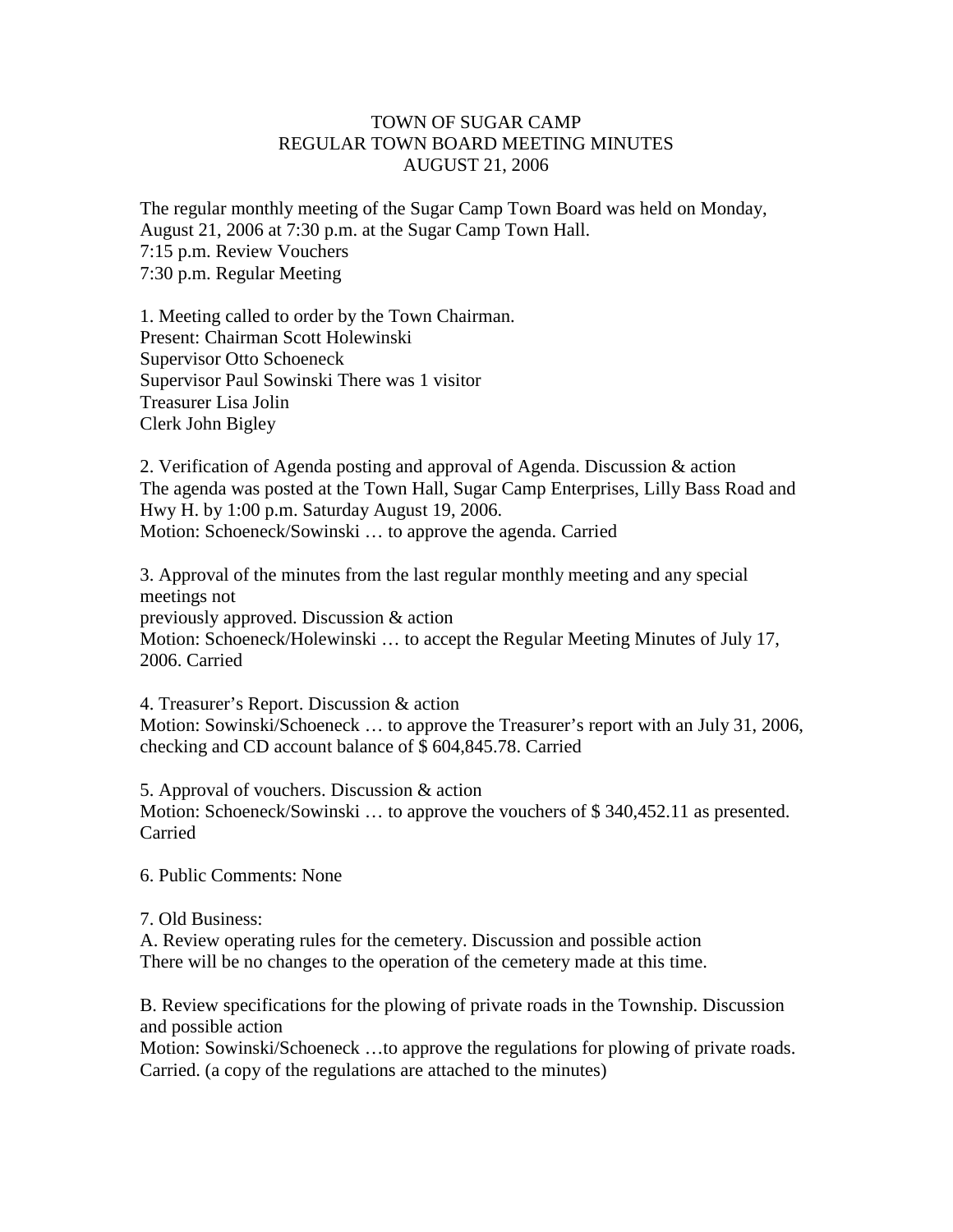C. Review date and attendance for the Wisconsin Towns Association Convention in La Cross;

who is going, how many rooms to reserve? Discussion and possible action

The Convention dates are October 22 to the 25. No one from the Town Board will be able to

attend this year.

D. Review plans for the Oneida County Towns Association Meeting to be held in Sugar Camp on September 14, at 6:30 p.m. Discussion and possible action Scott Holewinski will be out of town for this meeting. Otto will be in charge of the food and Paul will take care of the refreshments.

8. New Business:

A. Clerks Items

Review a proposal to build a batting cage near the new ball field. Discussion and possible action.

Motion: Schoeneck/Sowinski …to allow the Youth Club to build a batting cage past the right field score board at no cost to the Town. Carried

Consideration to change accountants for the Town. Discussion and possible action No action was taken on this matter.

Consider a change of date for the October 2006 Town Board Meeting, Discussion and possible action

Motion: Schoeneck/Sowinski …to move the October 2006 meeting from the 16 to the 23. The Town Clerk will post notices of this change. Carried.

Consideration of accepting Private Road Specifications for snowplowing. Discussion and possible action.

This item was taken care of under "Old Business"

Review date for Open Book and Board of Review, September 6, 2006 Open Book will be held on September 6 from 12 to 4 p.m. Board of Review will be held on September 6 from 5 to 7 p.m.

Consider an Ordinance relating to confidentiality of income and expense records. Discussion and possible action The Town Clerk will check with the assessor to see if the Town needs this ordinance.

B. Board Members Items Chairman Holewinski a. Chairman's report b. Correspondences – information only Supervisor Sowinski - information only Supervisor Schoeneck - information only